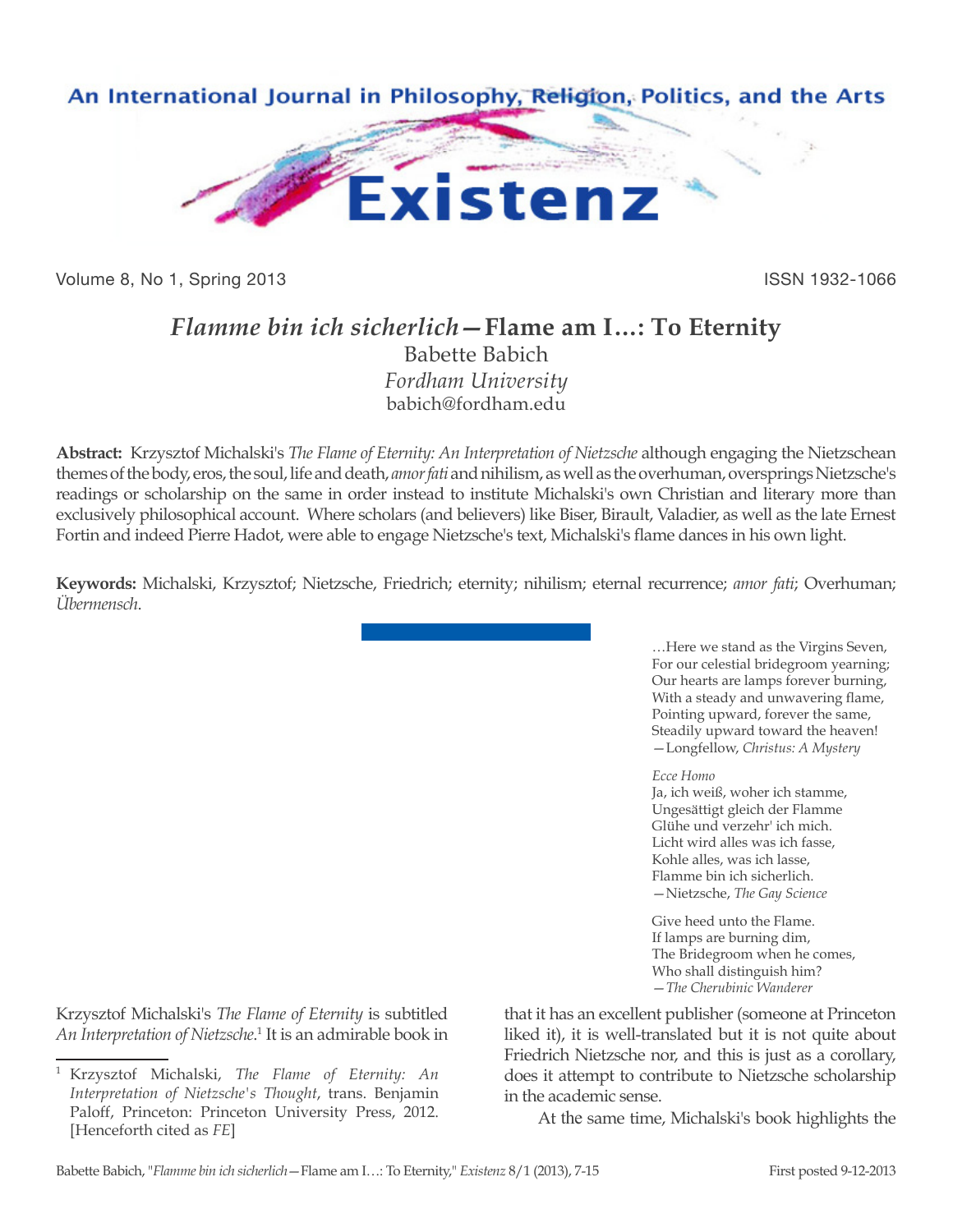ongoing challenge of Nietzsche's thought that remains the problem of nihilism today. I mean, and this is patent in Michalski, what we take to be nihilism today—and this we may regard as the true force of positive thinking—is more Norman Vincent Peale style of positive thinking rather than new age, Oprah Winfrey, or Deepak Chopra style; whereby the problem with nihilism is simply that it is negative. This means that a negatively critical (i.e., skeptical) thinker like David Hume disquiets us, while an acknowledgedly critical philosophy, for example in the spirit of Immanuel Kant's *Critique of Pure Reason*, does not seem quite so disturbing.

Nietzsche famously argues that we go wrong in this regard, and it will do to unpack his claim that with a few the critical exceptions, few scholars have really understood what follows from Kant's writing not only for philosophy but also for the sciences, especially the natural and formal sciences, particularly logic and mathematics. As Nietzsche makes this epistemological point in his notes: "if the sciences are correct, we no longer stand on Kant's foundation yet if Kant is correct, then the sciences are not correct."2

Thus Nietzsche writes that:

indeed it seems to me as if Kant really cut to the living core and radically transfigured only the rarest human beings at all. To be sure, as we can read everywhere, the work of this quiet scholar unleashed a revolution in all fields of intellectual inquiry, but I cannot believe it.<sup>3</sup>

Nietzsche's earlier point, cited above from his unpublished notes regarding the natural sciences (themselves traditionally taken to be the inspiration for Kant's revolutionary program in philosophy) is that Kant's solution ultimately works at their expense. Here Nietzsche both criticizes and praises Kant to the extent that for Nietzsche, to put science itself in question turns out to be the ultimate challenge of and for critical thinking. Following the Kantian enlightened ideal, one takes nothing—science included, science especially on authority.

Nietzsche goes on to cite Heinrich von Kleist's description of the moral effects of the Kantian revolution in epistemology, as Kleist writes in a letter to a friend:

We cannot decide whether what we call truth really is truth, or whether it only appears to us to be such. If the latter is the case, then the truth we collect here is nothing upon our death, and all our efforts to procure a possession that will follow us to the grave are in vain...4

Nietzsche's claim here is that very few scholars, apart from a Friedrich Heinrich Jacobi in philosophy or a Kleist in poetry, are as struck in fact as we should be today, given that very literally and on the good authority of science, the sun itself has been unchained from the earth, and the sun and earth and all its other planets spun out into the stars. Whither? Nietzsche asks in his *On the Genealogy of Morals*, Have we not really lost all orientation?, any and every sense of direction, along with traditional values of right and wrong, God in his heaven, and a clear sense of the nature of the human being, his end and destiny, along with every sense of up and down?<sup>5</sup>

Nihilism is nothing more than a devaluation of the highest values, a deposing of the sense of the divine as the ultimate origin and purpose of life. But if, as Kleist pointed out, everything that we have valued in this life comes to nothing at the end, we really ought to be appalled, overwhelmed with nausea at the ultimate meaninglessness of it all: Everything, as the poet says, in vain.

The problem is that there is no point either to the will or to willing and yet this pointlessness, news takes time to travel Nietzsche says, has no impact on the human, the unfinished animal, the boundlessly willing animal (enter Blaise Pascal and Krysztof Michalski, at the ready to tell us, as Maurice Blondel also did, that this our desire for the eternal is also our sure ticket to the same). For Nietzsche, as easily as we can will eternity, the human being would really loathe as not will nothing rather than not will at all. As with science, as with mathematics, as with any logic, it can really go either way.

Karl Jaspers noted roughly at the same time that Martin Heidegger also drew attention to this problem of nihilism precisely as a problem of knowledge, the strange and uncanny guest knocking the door of our modern, precisely rational world, asks us to attend to what Nietzsche would call the ultimate consequences

<sup>2</sup> Friedrich Nietzsche, *Sämtliche Werke. Kritische Studienausgabe in 15 Bänden*, eds. Giorgio Colli and Mazzino Montinari, Berlin: de Guyter 1980. [Henceforth cited as *KSA* with volume number. All translations of Nietzsche are by the author unless noted otherwise.] Here *Vol. 7*, *Nachgelassene Fragmente 1869-1874*, 19 [125], p. 459.

<sup>3</sup> *KSA 1*, *Unzeitgemäße Betrachtungen III*, "Schopenhauer als Erzieher," §3, p. 355.

<sup>4</sup> Ibid., pp. 355-6. See also *KSA 1*, *Die Geburt der Tragödie*, §15, p. 101.

<sup>5</sup> I allude here to Nietzsche's questions as he poses these in his discussion of science and the ascetic ideal in his *Zur Genealogie der Moral*, *KSA 5*, §25, pp. 402ff.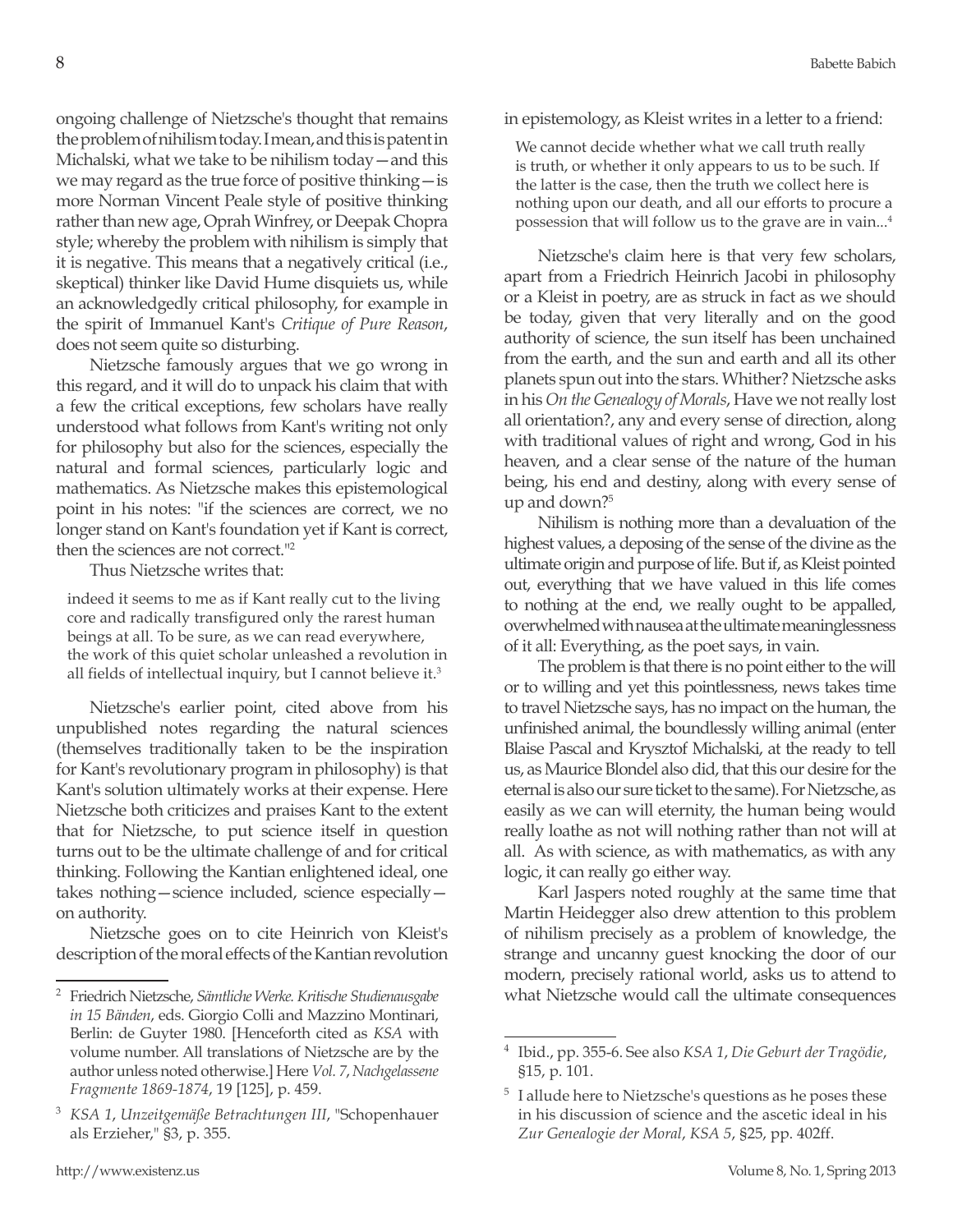or implications of living in a world; as we have lived in a world not merely since Charles Darwin in Nietzsche's century and Werner Heisenberg in Heidegger's and Jaspers' and indeed Michalski's era of the last century, but of the astronomer and mathematician Nicolaus Copernicus. Thus Nietzsche traces the Kantian implications of Kant's own self-described Copernican revolution in his short history of an illusion.

Today one might be pleased, enlightened as modern societies claim to be, to get beyond Plato, Christianity, even Kant himself, to embrace positivism along with the only religion that matters in our day, namely the religion of science. Ironically, science, like religion, will not tolerate two masters, which is also to say that science will not tolerate any other God than itself. As scientific as society is today, we find ourselves accordingly committed to the rule, the conventions, the assumptions of nothing but scientism. Nonetheless, once we have done with the ideal world of the ancients and certain medieval visions of truth, once we find ourselves beyond the world of the heaven of ideas, beyond even the ideal of heaven itself, Nietzsche reminds us that we are from being able to claim that we have landed safely and solely in the phenomenal world.

Modern as we are, with in all our faith in science, we have forgotten the key supposition Kant never neglected to make with his Copernican revolution or turn: the world as it is apart from us is beyond our ken, beyond any possible claim to know or to resolve. But knowing that what we know is merely phenomenal we have a sure chance of knowing as René Descartes also emphasized and Edmund Husserl would reprise this same point: this is the world *as* it appears to us, the world *as* we are conscious of it. And if it turns out that that is no more than an *apparent* world, no more than a *phenomenal* world, well then, Nietzsche too would say, fine and good—so much the better—it is at the very least and with certainty *the* phenomenal world. But with the loss of the true world with our sacrifice of the metaphysical, the noumenal, Nietzsche reminds us that we have also sacrificed the phenomenal world as well. The two are correlevant notions: without the true world, the apparent world does not remain, it, like the "true world," is an illusion.

Nihilism is thus the real problem of our day: the age of reason and science in the age of the death of god. Thus no matter our own personal confidence that we believe (or that we do not believe) what remains after the true world, the philosopher's world, the metaphysician's world, becomes an illusion, is nothingness. In our time as it was in Jaspers' time and indeed in Heidegger's, this is nothing, and this nothingness is a danger. Such an emphasis is also evident in Michalski's focus on nihilism and value, especially the existential value of the soul's journey on this earth, through the times of a lifetime, through experiences and judgments, perspectives and memories, is also a journey unto death,<sup>6</sup> a journey Kierkegaard called a sickness unto death, as Kierkegaard already had a persuaded, indeed a believer's sense of being a stranger in the world, separated from what he took to be his true home in the beyond.

Michalski traces the soul's longing from the start, and this attests to the lyrical existentialism of the book, but he especially attends to this in the final sections of the book, as can be seen in the titles of the antepenultimate and penultimate chapters, *The Flame of Eternity*, *Eternal Love*, and most patently perhaps his final chapter, entitled, *Our Insatiable Desire for More Future: The Eternal Return of the Same*.

To this extent, rather than regretting that he does not engage Nietzsche more, Michalski's readers, even academic readers, will likely find this independence from Nietzsche's thinking and its correlated innocence of the literature—associated with Nietzsche scholarship that has gathered about Nietzsche in the more than a century since his death—a decided strength. Michalski's book might have been better titled *Skirmishes and Arrows of a Religious Reader*. For this study is written in a lyric and protestant spirit—regardless of how dissonant this terminology may appear in connection with such a Catholic thinker, after all, Michalski was, a friend of sorts with the former Pope John Paul II—a spirit that reads, *sola scriptura*, Nietzsche without guiderails or "bannisters" as Hannah Arendt would say, to quote the subtitle of Tracy Strong's recent *Politics without Vision: Thinking Without a Banister*. 7 Where Michalski uses only

<sup>6</sup> I was not acquainted with Krzysztof Michalski (1948- 2013) and was unaware of Professor Michalski's illness when reading his *The Flame of Eternity* and yet, just as the text of my commentary suggests, I guessed at something of the kind just from reading. When Tom Rockmore met me at the 2012 Eastern APA in Atlanta as we both walked into an empty basement room that had the silence of the final moments after a farewell concerto, I was sorry if not surprised to learn that Michalski was gravely ill.

<sup>7</sup> Arendt's own reference is patently drawn from Kant's *What is Enlightenment* where he asks us, as he asks his own Prince at the time, to consider what is required for the genuine task of self-government, maturity, as opposed to the "tutelage" one relegates to oneself in its place. Cf. here on Kant in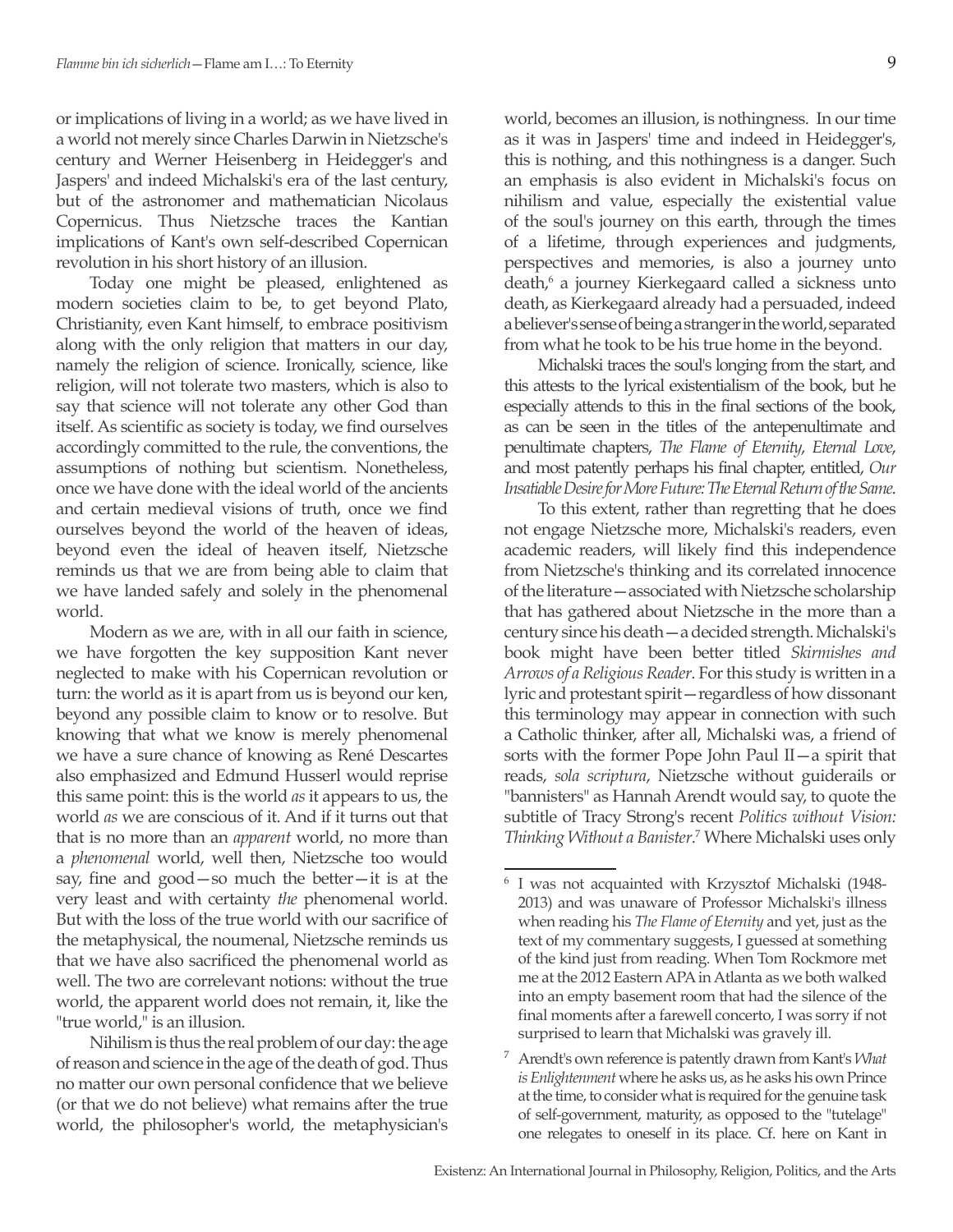his own good sensibility as a guide he certainly hopes that the reader will not depend upon his or her own resources but follow his reflections instead. Michalski means to provide others with the guidelines he himself did not require.

More conscientiously than most, Michalski offers us a book representing Michalski's Nietzsche, so that if it was popular to say of Heidegger's interpretations of Kant, or Hegel, or Aristotle, or indeed Nietzsche that these interpretations did not necessarily remain true to Kant, Hegel, Aristotle, or indeed Nietzsche that they were in any case, excellent Heidegger. So too *The Flame of Eternity* proves to be excellent Michalski.

As it turns out, Heidegger in fact is much more of a philological philosopher than his critics claimed, just as Jaspers was (and as Nietzsche would have recommended to each one of us). One can learn a good deal about Kant and even Nietzsche from Heidegger's interpretations, just to stay with the case of Nietzsche (though I would also emphasize that this applies equally to Kant and Descartes, Hegel and Aristotle) and Derrida was among the first to be brave enough to acknowledge that especially in Nietzsche's case, Heidegger's Nietzsche offers insightful explication in addition to advancing his own thought.

To say this is not to say that Michalski does not emphasize a number of authors as he does include discussion of Emil Cioran, D. H. Lawrence, and Leszek Kołakowski and still others albeit fairly more abstemiously. In addition, and although he does not cite him in his text, he does point to the hermeneutic principle sine qua non, as my own teacher Hans-Georg Gadamer emphasized this, including his remonstration that "to understand a given thinker requires one to presuppose that he is right" (*FE* xi).

The presupposition that Michalski himself is right—and this is the working power of Michalski's rhetorical point in using this citation from Gadamer in a text otherwise innocent of Gadamer's influence—is indispensable for anyone who means to read this book with profit. For the most part, this is to say that Michalski writes as a teacher in an existentio-confessional mode, and as a spiritual guide. The latter means that Michalski takes the reader along with him on the course of his own reflections, reflections in which he has, however curiously or marvelously drawn upon Nietzsche. I say curiously or marvelously deliberately for what Michalski does in his book sidesteps Nietzsche's own concerns to raise concerns more appropriate for a his own project of offering a spiritual-religious guide.

Now it is not as if there is any shortage of authors who write on Nietzsche and religion as the concern itself also runs through the work of the philosopher who is also called the "Death of God" philosopher, by which I mean authors even more engaged with Nietzsche and theology (like the priest philosophers such as Eugen Biser or the Jesuit scholar Paul Valadier) more engaged than the American theologian, Tom Altizer who is also known as the Death of God theologian in this spirit but to whose work Nietzsche is even more peripheral than Nietzsche is to Michalski (although some readers will wish to invert that ranking, as Altizer is rigorous enough to think the *deus absconditus* notion to its end, as Nietzsche arguably also does and Michalski himself takes this up without finding anything in this or related themes might change his reading in any way).

For Michalski is charmed by names one otherwise learns only in history books, including certain New England transcendentalists (though these are not cited here either)—and maybe his sojourn in Boston is to account for this, for along the banks of the Charles one is charmed by New England itself. And yet one can read Michalski's reflections on the body, and even the erotic though and unlike Nietzsche, Michalski's reflections on love seem in a tiny hurry to get to the agapic, rather in the spirit of Plato's Sophocles asked about erotic longing, asked as we read in the beginning lines of the Republic if he could still enjoy a woman, [in those days mercifully innocent of Viagra], the poet replied instead that he was only too glad to be free of that same frenzy as a liberation from a brutal master.<sup>8</sup>

It has taken another poet, a woman herself, Anne Carson to underline the extent to which Plato's joke (or for some, Plato's simile) is no throw away. In her *Eros,*  the Bittersweet,<sup>9</sup> she reminds us that the Greek *glukopikron*, sweet bitter, conveys the working of erotic passion and that the Greeks regarded it with anxiety: keenly aware that, as Carson puts it, and all-too literally: "eros can split the mind in two" (*EB* 3). Or as she cites Sappho's lyric on this topic

Eros once again limb-loosener whirls me sweetbitter, impossible to fight off, creature stealing up

context, Tracy B. Strong, *Politics without Vision: Thinking Without a Banister*, Chicago: University of Chicago Press, 2012, pp. 24ff and again, with reference to Arendt, p. 325ff.

<sup>8</sup> Plato, *The Republic*, trans. Frances Macdonald Cornford, Oxford: Oxford University Press 1964, 329c.

<sup>9</sup> Anne Carson, *Eros the Bittersweet*, Princeton: Princeton University Press, 1988. [Henceforth cited as *EB*]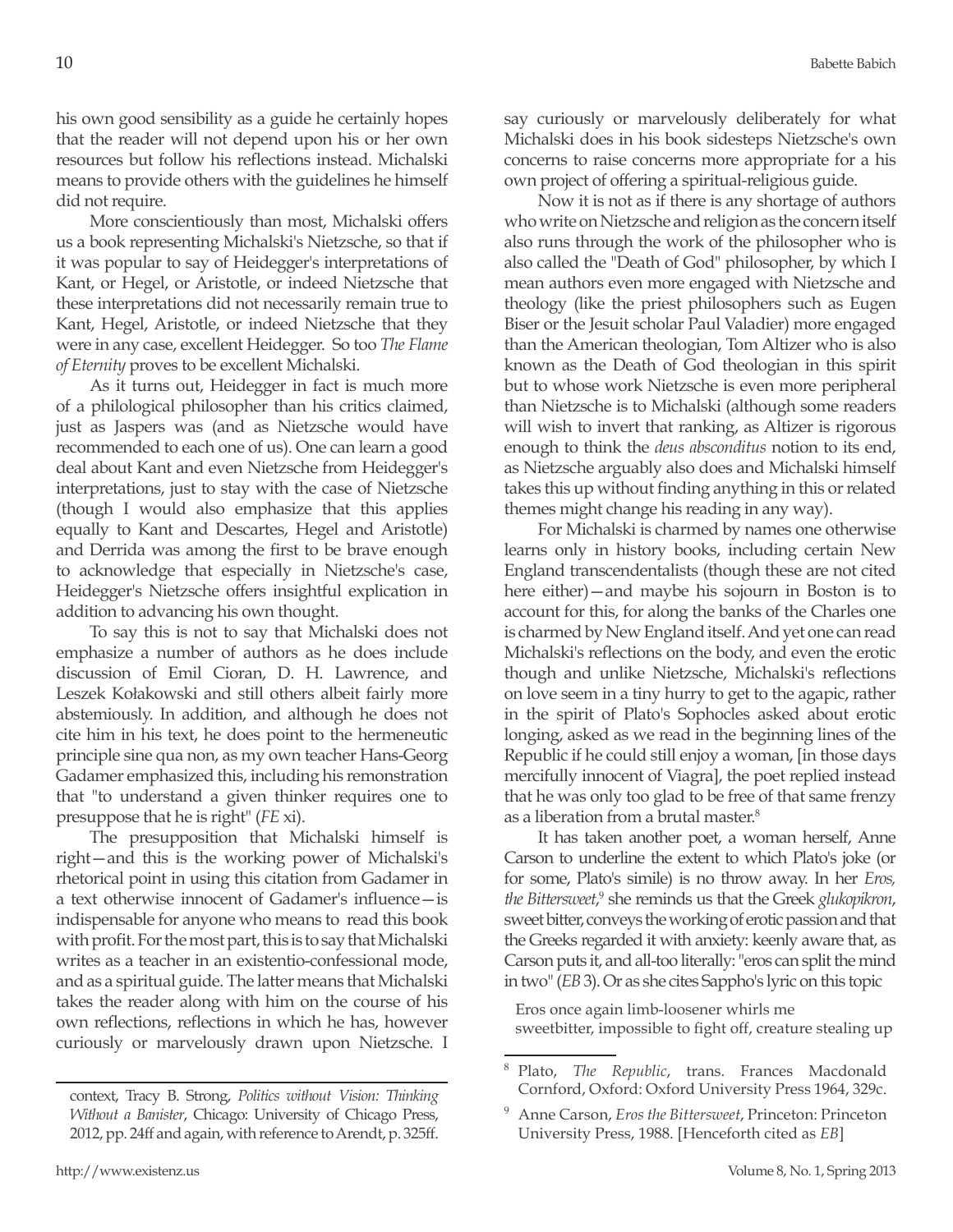Or as the Roman love poet, Catullus puts it, encapsulating Carson's affective thesis:

*Odi et amo. quare id faciam. fortas requiris. nescio, sed fieri sentio et excrucior.* I hate and I love. why? you might ask. I don't know. But I feel it happening and I hurt. [*EB* 6]

It is one of Nietzsche's favorite poets, Archilochus, the poet as he reminds us in *The Birth of Tragedy* that the Greeks esteemed equal to Homer—an uncanny valuation, and one that for Nietzsche underlines the difference between the Greeks' value-thinking and contemporary Western values—Archilochus, whose poetizing really did "do things with words," as Archilochus scorned by some girls he admired, wrote verse about them of such execrable force that it drove the two sisters and their father to suicide.

Oh comrade, the limb-loosener [λυσιμελ $\Box$ ς] crushes me: desire.10

This crushing, shattering is also what Nietzsche also means when he writes of philosophizing with a hammer. Let us hear Anacreon (Fragment 413):

μεγάλ□ δητέ μ' 'Έ Έρως □κοψεν □στε χαλκε□ς πελέκει, χειμερι□ δ'□λουσεν χαράδρ□ With his huge hammer, again, Eros knocked me like a blacksmith

And doused me in a wintry ditch. [*EB* 7]

Unlike Anacreon, Michalski's notion of love and eros and even his distant (and very heteroerotic and arguably masculine) reflection on woman and the body, is much rather a played out eros, an eros that has run its course, closer to Sophocles as Plato quotes him in Cephalus' discourse in *The Republic*. Michalski's emphasis on eternity (and his preoccupation, as it appears, with his own death) illuminates his own subtext and while it falls short of some of Nietzsche's best and most uncanny insights about the body, about women, about men, about sexuality (as I read Nietzsche), Michalski's account shows traces, as I hear it, of what New England transcendentalist sensibilities may have left on his thinking or else via a resonant coincidence with his own sensibilities. Still we do well to quote Robert Browning's *Rabbi ben Ezra*:

To man, propose this test— Thy body at its best,

How far can that project thy soul on its lone way?

One could argue that Michalski's book offers a prose version of Browning's poem and its emphases, illustrated by the poems' own *incipit* or first lines:

Grow old along with me! The best is yet to be, The last of life, for which the first was made: Our times are in His hand Who saith, "A whole I planned, Youth shows but half; trust God: see all nor be afraid!"

## **Michalski's Nietzsche**

Nietzsche's style is inductive and almost all of Nietzsche's readers tend to write, or to wish to write as he does, or in a key that seems to be the same at least as they perceive it. (Nietzsche seemed to have sensed this danger and peppered his writing by saying, as he does in his *Thus Spoke Zarathustra*, but by no means only there: "This—is now my way,—where is yours?"

Here, in this section from Zarathustra entitled *On the Spirit of Gravity*, Nietzsche's emphasis is remonstrative, didactic. He is writing here as he writes throughout *Thus Spoke Zarathustra* for those who do not hear him.

So he begins:

My mouthpiece—is of the people: too harsh and cordially speak I for Angora rabbits. And even more alien sounds my word unto all ink-fishes and pen-foxes.

My hand—is a fool's hand: woe to all tables and walls, and whatever still has a place for fool-scratchings, foolscrawlings!<sup>11</sup>

Nietzsche whose *Book for All and None* is constantly compared to the gospels and read as if it were a lost book of the *New Testament*, another relation of the Good News, i.e., the gospel according to Thomas, the gospel, as it were, according to Zoroaster, is however not accidentally named for a prophet whose words predate the words of the savior, and whose words were not heard, are not heard. Indeed, today's Parsis are facing extinction as an ethnic community—not merely as a casualty of the war on raptors which is a side-effect of the modern, industrialized agriculture, as modern technologically adumbrated methods poison pests and a good deal else that does not simply succumb as

<sup>10</sup> *EB* 8. Here Carson cites Martin Litchfield West, *Iambi et Elegi Graeci ante Alexandrum Cantati*, Oxford: Oxford University Press 1992, p. 196.

<sup>11</sup> *KSA 4*, *Also Sprach Zarathustra*, III, "Vom Geist der Schwere," §1, p. 241.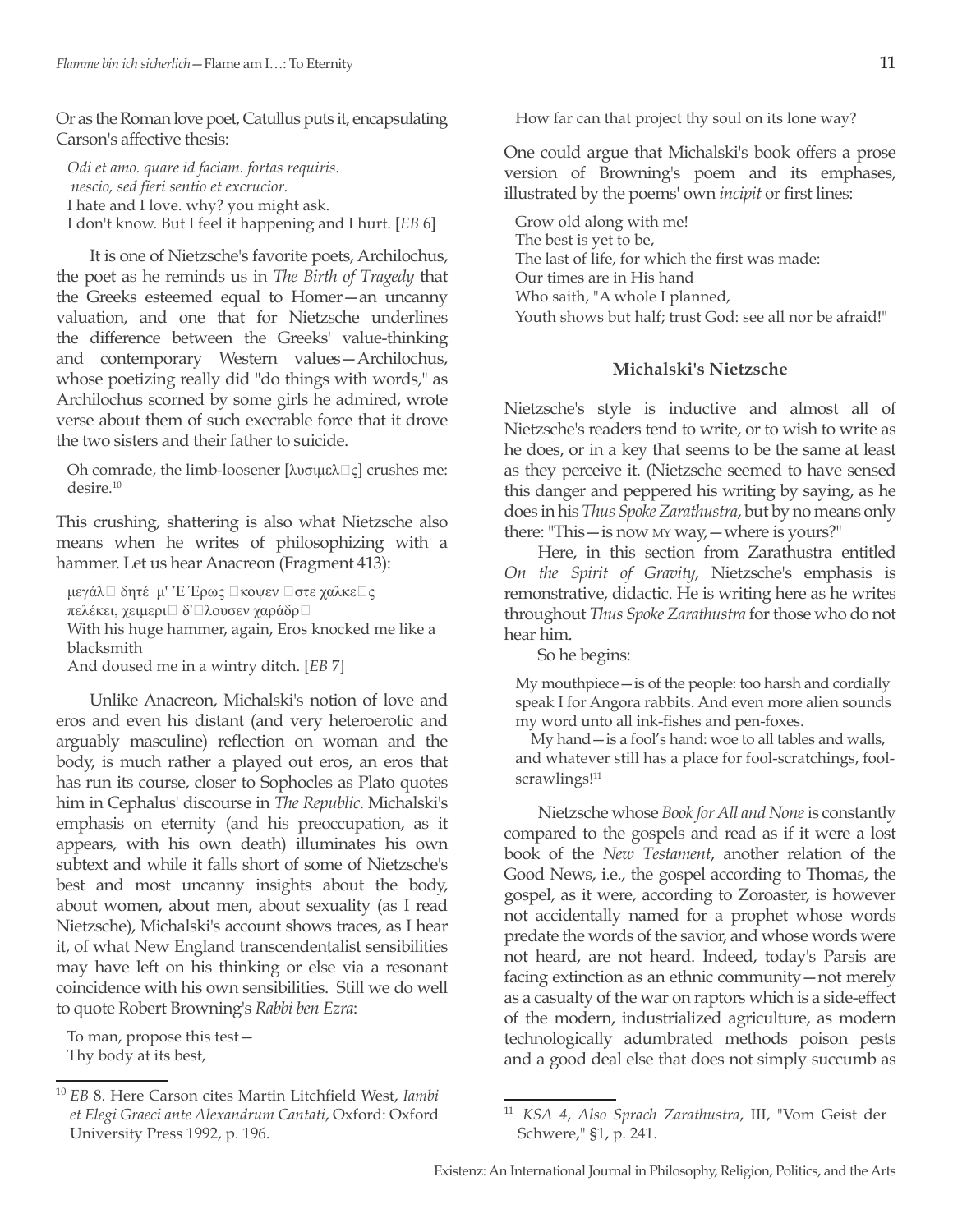a result of pollution, industrial contaminants, so that vultures, the birds that eat dead animals turn out to be particularly vulnerable—but these same Zoroastrians have been threatened from the start: arguably more heresies may be connected with Zoroastrianism than anything else, which means more persecutions—and all of it with a good conscience to match.<sup>12</sup>

Indeed, and in addition to the key question of recurrence and that is the emphasis on sameness, as Nietzsche's Zarathustra teaches this doctrine—and just to this extent Zarathustra is no prophet of eternity—what is missing in large part in Michalski's reading is the spirit of Nietzsche's perspectivalism. Hence although Michalski correctly distinguishes what he calls as conventionally as any reader of Nietzsche, Nietzsche's "perspectivism" from relativism and totalitarian or absolutist thinking—I distinguish both these points a bit more carefully in my book on *Nietzsche's Philosophy of Science*—what he does not attend to is the point of Nietzsche's attention to perspective, his perspective, as it were, on perspective:

By divers ways and wendings did I arrive at my truth; not by one ladder did I mount to the height where mine eye roveth into my remoteness.

And unwillingly only did I ask my way—that was always counter to my taste! Rather did I question and test the ways themselves.

A testing and a questioning hath been all my travelling:—and verily, one must also learn to answer such questioning! That, however,—is my taste:

—Neither a good nor a bad taste, but my taste, of which I have no longer either shame or secrecy.

"This—is now my way,—where is yours?" Thus did I answer those who asked me "the way." For THE way—it doth not exist!<sup>13</sup>

## **Thus Spake Zarathustra**

As Michalski reads Nietzsche the reader takes a tour through Michalski's animadversions—he refers to himself on occasion, an "imitatio Krzysztof" or, I was speaking quite soberly when I said that this was a lyrical book, a book that, and to use Nietzsche's own definition of the lyrical as he explicates this genre in his book on tragedy, a book that says I and does I at all turns.

What this does not mean in Michalski's case, as Nietzsche once said of Schopenhauer by contrast, is that Michalski writes for himself. Indeed and as this is a book written as a testament, Michalski writes to be read. Thus we read of the author's sense of the differences between men and women rather than reading an analysis of Nietzsche on the same theme (as Nietzsche for his part confounds prejudices), Michalski trots on to cite Franz Kafka who simply "knows" what women think, as Nietzsche would seem also to know what women think or why they marry or why they write literature.

It matters, I should say in order to frame Nietzsche's own point that the "stupid," or "stupidity" is just about Michalski's favorite word in his book. And it is this word that Nietzsche uses not only and significantly, repeated three times for good measure with respect to science, but with reference to his own claims regarding women in *Beyond Good and Evil*, the book following *Thus Spoke Zarathustra*, which framed as it is between *The Gay Science* and *Beyond Good and Evil*, is thus a kind of sandwich, Nietzsche's gift to us, his Trojan horse.

Michalski pays no attention to this. Instead his reading reads between Nietzsche's texts and contexts without considering that they might have been coordinated by an extraordinary writer, a writer that as Gottfried Benn claimed, and I know this because Gadamer cited it once and it so captivated my attention when he did that I have spent my life as a scholar thinking about it: namely, that Nietzsche's status as an author was at least for some to be ranked alongside Martin Luther and Johann Wolfgang von Goethe.

Let me list the triad: Luther—Goethe—Nietzsche.

A hell of a claim, one might say, and it is worth thinking about in any discussion, but especially with reference to a book like Michalski's as his book is targeted as it is "between" Nietzsche and other literary authors, just because Gottfried Benn's judgment, and accordingly Gadamer's judgment declares that a man who died in 1900, the year Gadamer was born, would also be of the most significant authors of the German language. At the very least, I take this to mean that we do we well to pay attention to Nietzsche's writing style and to the order of the books he writes, not least as his own legacy on that matter, his *Ecce homo*, his auto-bibliography would seem to suggest that he himself held this view. For better or for worse and this matters for Michalski given the epigraph

<sup>12</sup> See here See Emil Abegg, "Nietzsches Zarathustra und der Prophet des alten Iran" in *Nietzsche. Conférences prononcées à Genève sous les auspices de la Fondation Marie Gretler*, Erlenbach-Zürich: E. Rentsch 1945, 64- 82. See for further discussion on the complex heritage of Zoroastrianism, Babette Babich, "Nietzsche's Zarathustra and Parodic Style: On Lucian's Hyperanthropos and Nietzsche's Übermensch," *Diogenes* 58/4 (November 2011 / March 2013), 58-74.

<sup>13</sup> *KSA 4*, *Also Sprach Zarathustra*, III, "Vom Geist der Schwere," §2, p. 245.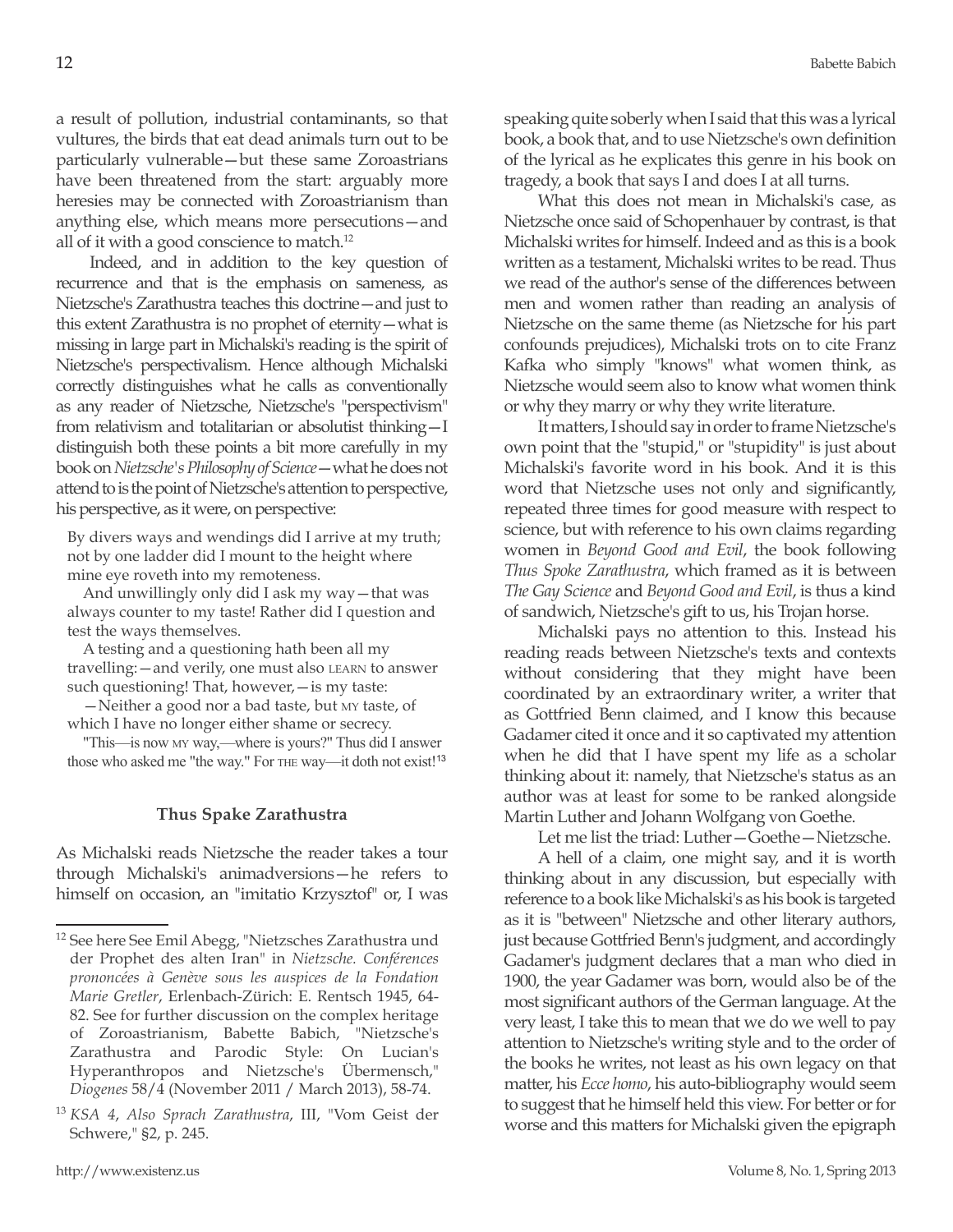Nietzsche sets to this book as this is a testimony to nothing less than the illumination, the light, the flame, if Michalski wishes, of eternity.

But to return to men and women, to what Nietzsche calls his "*unteachable* right down deep,"14 arguing that "anytime a cardinal problem is at stake, there speaks an unchangeable 'this I am'" (ibid.)—meaning, and Freud would learn much from this observation, that what we say about such cardinal problems is a self-confession, a self-announcement and perhaps as Nietzsche argued, a sign-post to ourselves. Thus Nietzsche writes

about man and woman, for example, a thinker cannot relearn but only finish learning—only discover ultimately how this is "sedimented deep within himself." At times we find certain solutions of problems that inspire strong faith in *us*; some call them henceforth *their* "convictions." Later—we see them only as steps to self-knowledge, signposts to the problem we *are* rather, to the great stupidity we are, to our spiritual fatum, to what is *unteachable* right "down deep." [ibid.]

And what Nietzsche gives with one hand, he takes away with the next:

After this abundant civility that I have just evidenced in relation to myself I shall perhaps be permitted more readily to state a few truths about "woman as such" assuming that it is now known from the outset how very much these are after all only—*my* truths. [ibid.]

Michalski for his part cites only what Kafka knows, as he "knows" everything about "the young women in the park"—where Kafka, seeing them, sees only their complacency, these young women are Kafka says, and this is not a word of praise, "without envy...." Kafka knows this, sees this, just as Nietzsche sees the "quiet cows" he too describes and knows them too.

Here a comparison with Nietzsche's reflection *actio in distans* in his *Beyond Good and Evil* is in order and I refer the reader to Jacques Derrida's *Eperons/Spurs* and if the reader has the mind for it, I recommend my own reflection on the same question.<sup>15</sup> Notice that the issue here is a matter of reading and I am not here claiming that Derrida or Kafka (or Michalski) are wrong in what they say just as I only offer my own reading as another way to parse such readings.

Thus I point to Michalski's own insistence on the

differences between men and women—Nietzsche will go on to argue that just as men fantasize an *ewig-weibliches*, women make a similar error for their own part with regard to an *ewig-männlichen*, and in his earlier *The Gay Science* he also pointed to a kind of mis-education in matters erotic and the profound consequences for any chances for erotic success in affairs between men and women, especially in marriage, where the success in a bordello would be mediated as most cash exchanges are. In Michalski's case, his emphasis underscores a plain rather than a fine sexism that runs through Michalski as indeed Kafka, and I hardly need to mention Nietzsche on this score.

But who cares about the women?

Indeed women disappear for Michalski as the notion of the erotic disappears into a mystical ecstatic vision of love, the flame in question burns not for this world but for the world beyond, the inflamed soul is alive for his God and it is the essential to notice that the soul is masculine in love, the affect is masculine, the desire masculine and fulfillment a masculine accession. This sentiment is expressed as Juliusz Słowacki writes "He loved nothing, he longed for nothing, / And yet he felt love and longing" (*FE* 162).

One can perhaps argue here that Michalski intends to address the human condition, but in fact he takes his own perspective which perforce relates woman not as a human being—as he Michalski is a human being but as a thing for him, for Słowacki, for Kafka too, an object "We need stability, identity, being. A house, a homeland, a woman" (*FE* 191). And in case you think I am making this emphasis up, Michalski continues with nothing more masculine subject referred, masculine ego referred than: "A bench to sit on" (*FE* 191).

Thus although woman comes up, she is as Kafka sees her, as Słowacki sees her, as Michalski sees her. And at this point, Nietzsche's reflections on woman begin by contrast to seem strikingly sensitive. Maybe that's why he can count as a writer in line with Goethe and with Luther. For Michalski, the issue is love, desire, burning ... and the burning for the overman is closer to Augustine's longing for God than it is—or could be—to Nietzsche's overhuman.

This matters as this precipitates a powerful misreading of the overman,16 Nietzsche's *Übermensch* which Michalski reads without humor, without parody,

<sup>14</sup> *KSA 5*, *Jenseits von Gut und Böse*, §231, p. 170.

<sup>15</sup> Babette Babich, "Nietzsche and Eros between the Devil and God's Deep Blue Sea: The Problem of the Artist as Actor—Jew—Woman," *Continental Philosophy Review* 33/2 (2000), 159-88.

<sup>&</sup>lt;sup>16</sup> See my discussion and further references in Babich, "The Time of Kings: Nietzsche's Zarathustra, Nietzsche's Empedocles" in Horst Hutter and Eli Friedlander, eds., *Nietzsche's Therapeutic Teaching: For Individuals and Culture*, London: Bloomsbury 2013, pp. 157-74.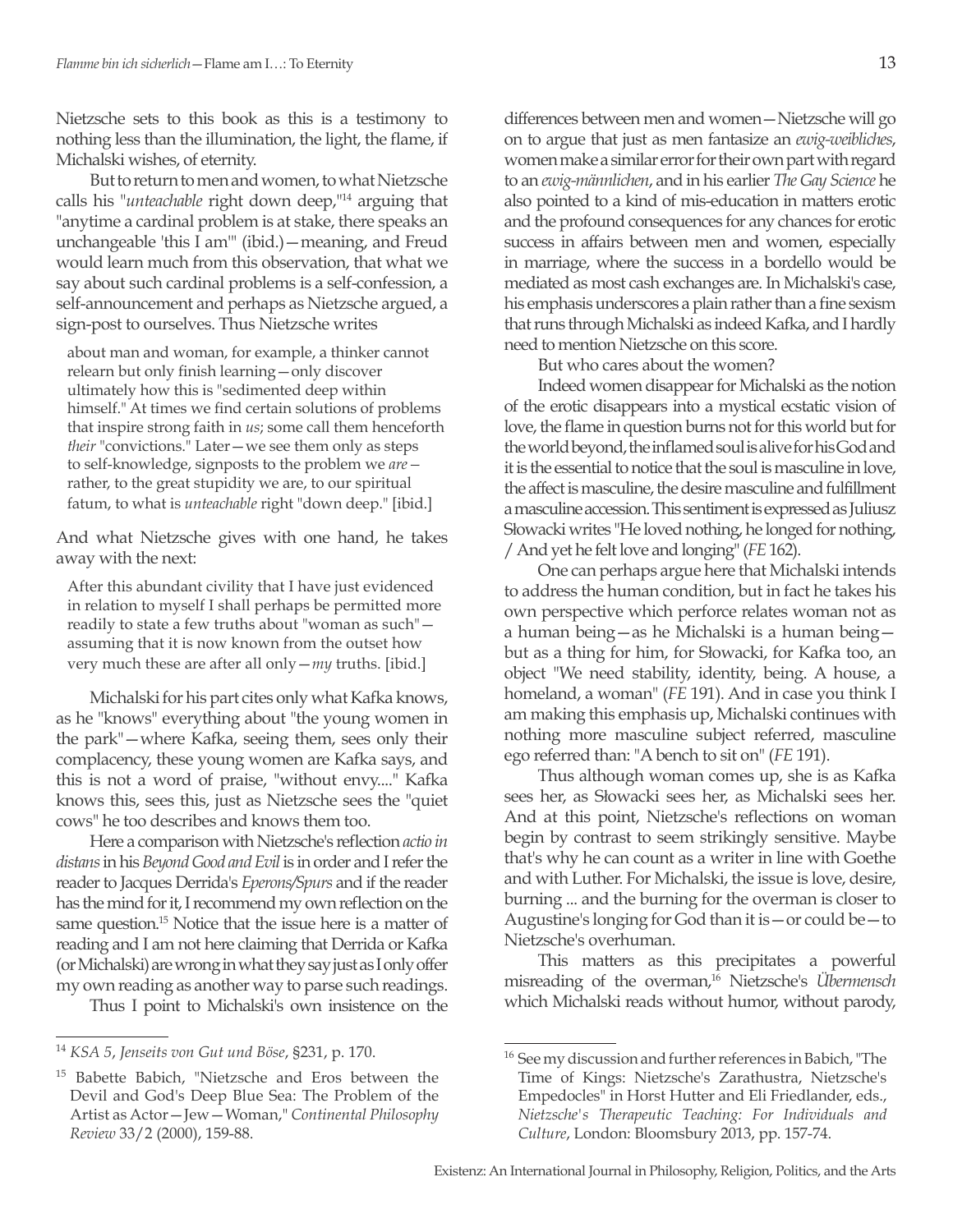and hence, so I argue, without any need to understand Nietzsche's Zarathustra. For Michalski much rather than the complex illumination of the overhuman as Nietzsche's Zarathustra comes to announce his advent—and the circumstance could not be more burlesque as Zarathustra makes his first preaching debut in a marketplace, to people assembled to see a tightrope walker, who heard his preaching as nothing less than his cue to the tightrope walker to begin, i.e., to begin to cross over, the same language that Zarathustra was using. In this sense, we have a lesson on metaphors to go with all the rest. But the burlesque, and so it goes with the pathos of such jokes, turns harsh and that is to say that it turns deadly.<sup>17</sup>

Thus Zarathustra begins to speak and as we read the tightrope walker there to perform along with crowd gathered to listen to him, all assume, so Nietzsche tells us, that Zarathustra refers to the literal overman and is accordingly announcing the spectacle of the tightrope walker's act high above the market place. Mistaking his cue as the opening for the acrobat's performance, a doubling of the play or *mis-en-scene*, which both explains the patience of Zarathustra's audience as he begins speaking (an important point as they did not come to hear him) and simultaneously works—literally above and below—to illustrate Zarathustra's talk of the human as "a dangerous across, a dangerous on-the-way, a dangerous lookingback, a dangerous shuddering and stopping" (ibid.).

The reference to life and death is doubled once again inasmuch as Zarathustra's sermon is all about what Nietzsche calls the "rainbow bridge" of life:

I love those who do not know how to live, except by going under, for they are those who cross over.

I love the great despisers because they are the great reverers and arrows of longing for the other shore.

I love those who do not first seek behind the stars for a reason to go under and be a sacrifice, but who sacrifice themselves for the earth, that the earth some day become the overhuman's.

... I love him whose soul squanders itself, who wants no thanks and returns none: for he always gives away and does not want to preserve himself. [op. cit., p. 17]

The reference here is commonly taken to echo the Christian teaching of dying to the life of the world or of the body.18 I have argued that the complex question of the relation between tragedy and parody—or, and to be be sure, Menippean satire—spans Nietzsche's works from the *Birth of Tragedy* to *Thus Spoke Zarathustra* and onward to Nietzsche's veritably ultimate reflections in his *Ecce Homo*: "What I Owe the Ancients."

Nietzsche's "Preface" to the 1886 second edition of *The Gay Science*, composed after the publication of *Thus Spoke Zarathustra* but also after addition of the fifth book to *The Gay Science* and following the private circulation in 1885 of the fourth part of Zarathustra, contains the self-referential warning:

"Incipit *tragoedia*"—we read at the end … Beware! Something downright wicked and malicious is announced here: incipit *parodia*, no doubt...<sup>19</sup>

Here we may recall that comedy, seen from the perspective of Nietzsche's classical antiquity, is an alltoo typical word for life itself.20 But the "desire for the

<sup>&</sup>lt;sup>17</sup> In this sense, Zarathustra teaches the Übermensch as the above-human or over-human both as transition to and as the eternal recurrence of the same. Speaking of what his posthumous notes from 1887 describe as "ein Hiatus zwischen zwei Nichtsen," Nietzsche's Zarathustra describes the human being as "a rope over an abyss" (*KSA 4*, *Also Sprach Zarathustra*, I, "Zaratustra's Vorrede," §4, p. 16), and begins with what reads as a sermon delivered against the backdrop of a dynamic tableau of life and death, a living biblia pauperum as Gadamer liked to talk about this in his own Relevance of the Beautiful, attending to the philological significance of the tableau, the setting, and the hermeneutics of fiction, all useful reflections to bring to the interpretation of Zarathustra's teaching as it is presented against the backdrop of what transpires above and behind him as he speaks.

<sup>&</sup>lt;sup>18</sup> In this way, the notion of self-overcoming, of going under, conceiving life itself as that which always and inevitably overcomes itself, also teaches what Zarathustra names the great noon. Like the great year of the ancient philosophers, the great noon is the turning to the new associated with fire and with the sun as a consummation: "that is the great noon when man stands in the middle of his way between beast and overhuman and celebrates his way to evening as his highest hope: for it is the way to a new morning" (*KSA 4*, *Also Sprach Zarathustra, I*, "Von der schenkenden Tugend," §3, p. 102).

<sup>19</sup> *KSA 3*, *Die fröhliche Wissenschaft*, §1, p. 346; see also §342, p. 571.

<sup>&</sup>lt;sup>20</sup> Thus we read Nietzsche's provocative and wondrous allusion to Aeschylus' "waves of uncountable laugher" together with his reflection that "in the long run every one of those great teachers of a purpose (of existence) was vanquished by laugher, reason, and nature; the short tragedy always gave way again and returned into the eternal comedy of existence (*KSA 3*, *Die fröhliche Wissenschaft*, §1, p. 372, see also §36 and §67).